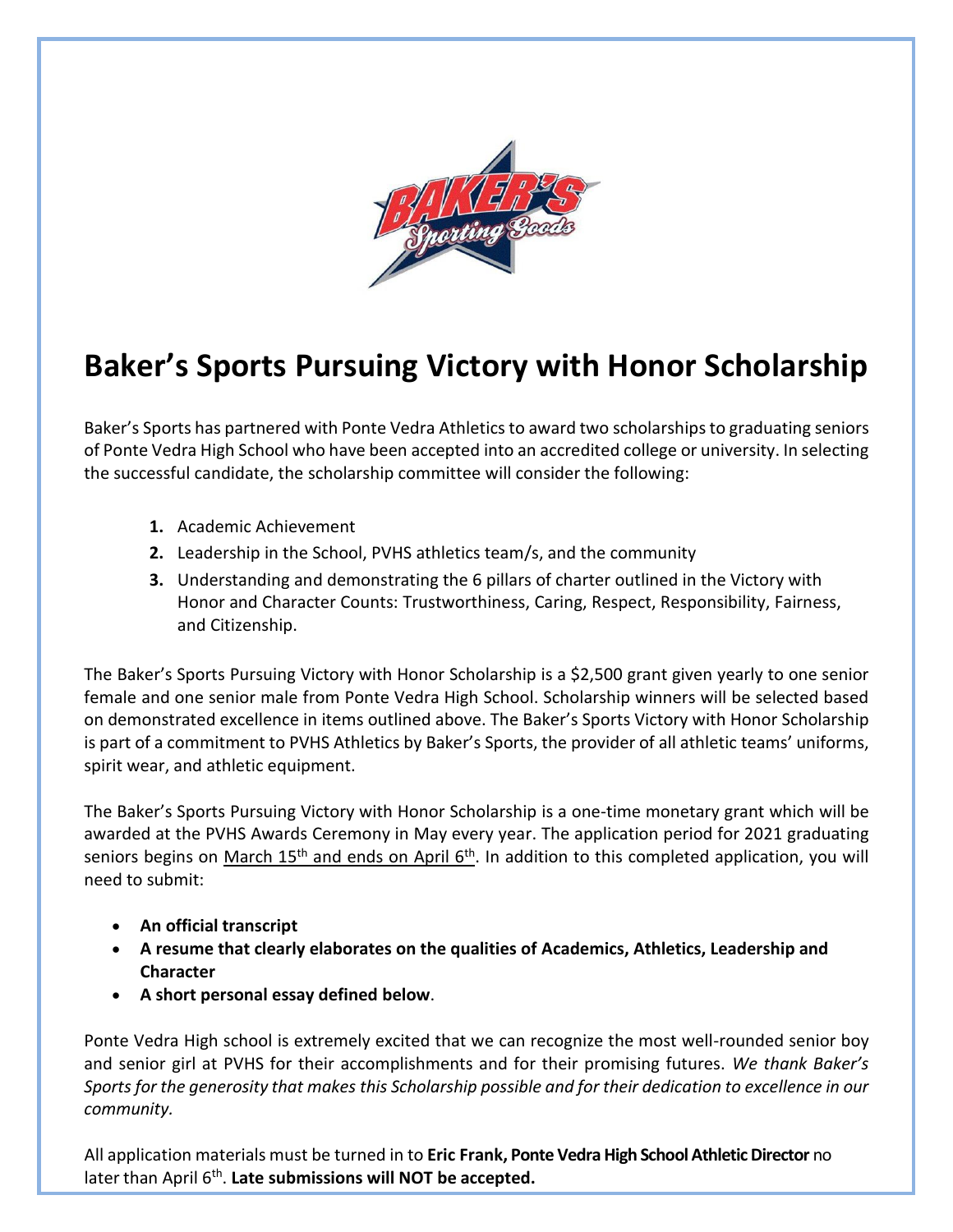## **STUDENT INFORMATION**

| 1. | Name:                                                                      |       |                                               |
|----|----------------------------------------------------------------------------|-------|-----------------------------------------------|
|    | Last                                                                       | First | Middle                                        |
| 2. | Home Address:                                                              |       |                                               |
|    | Street                                                                     | City  | State/Zip                                     |
| 3. |                                                                            |       | Cell: __ <b>_________________________</b> ___ |
|    |                                                                            |       | Birth date: <u>__________</u>                 |
| 4. | Name of the school in which you plan to enroll:<br>Have you been accepted? |       |                                               |